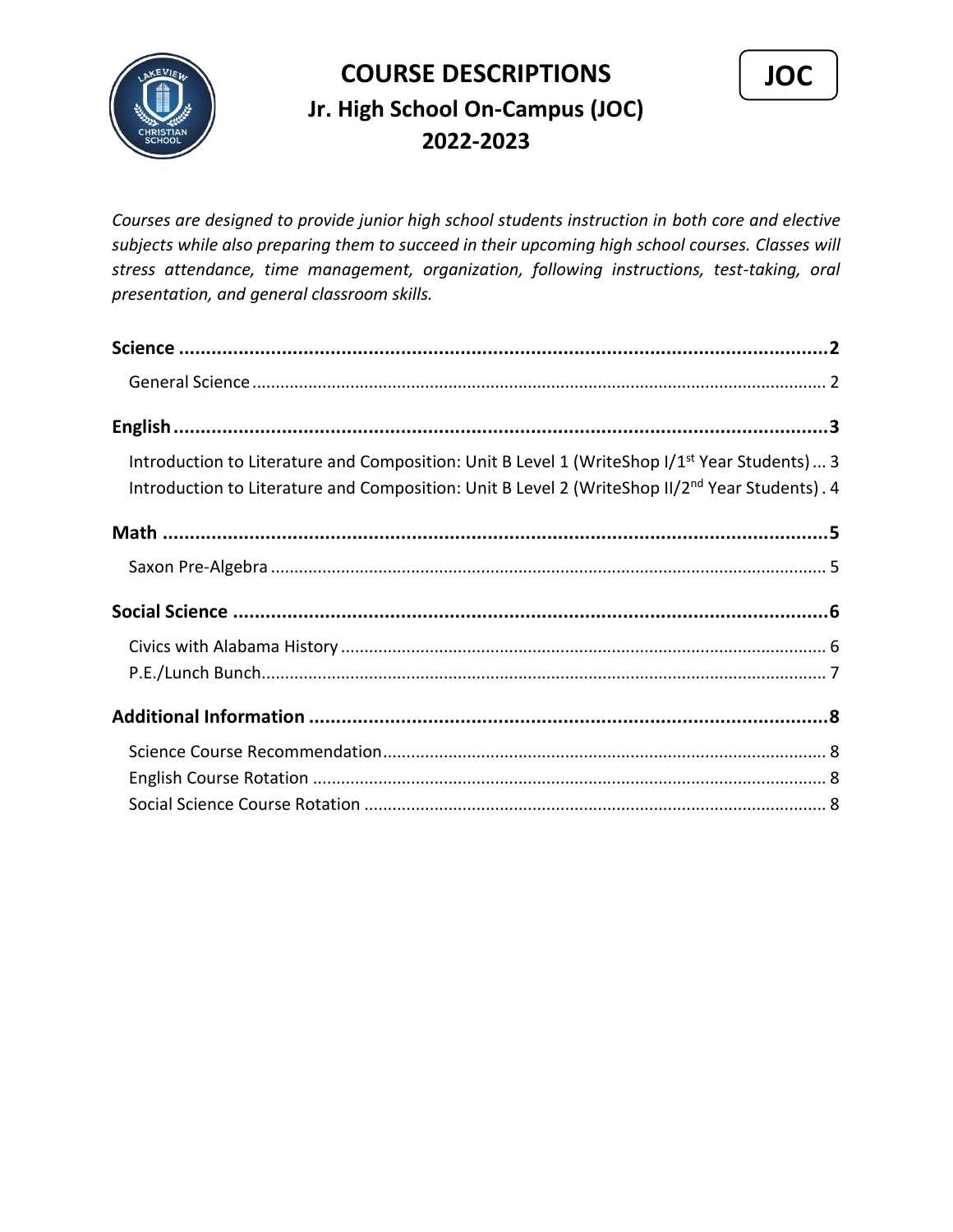### <span id="page-1-0"></span>**General Science**

**Placement Test:** No **Prerequisite:** None

**Grades:** 7-8 **Instructor:** Marie Tennant **Cost:** \$380 **Semester:** Fall and Spring **Lab Fee:** \$40 **Schedule:** Tuesday, 10:15 a.m. – 12:15 p.m.

This is the first course in Apologia's *Exploring Creation With…* series, written by Dr. Jay Wile. It is designed to introduce Jr. High students to post-elementary science studies while giving them an excellent opportunity to learn the organization and process of this series before reaching the high school level courses. The General Science book has 16 modules (chapters) that "introduce" the students to a variety of topics, including the history of science, scientific inquiry, experimentation, simple machines, archeology, geology, paleontology, fossils, the fossil record, life, classification of life, energy and life, and the human body (covers 7 systems of the body). Each module has experiments that will be completed, for the most part, in class. These experiments are designed to reinforce the material in the module. Thus, the class will consist of lecture/discussion of the topics and the completion of the experiments. Each module has subsections with comprehension/application questions, and there is a substantial study guide at the end of each module to cover all the material from the module. Each of Dr. Wile's books is written from a biblical perspective as he seeks to show students how God was and is at work in the entire universe.

#### **Required Resources:**

• *Exploring Creation with General Science, 2nd Edition* Author: Dr. Jay Wile (ISBN: 978-1932012866)

#### **Optional Resources:**

- *Exploring Creation with General Science Solutions and Tests, 2nd Edition* Author: Dr. Jay Wile (ISBN: 978-1932012873)
- Note: The Solutions and Tests Manual should be kept by the parent until the instructor gives permission to use it.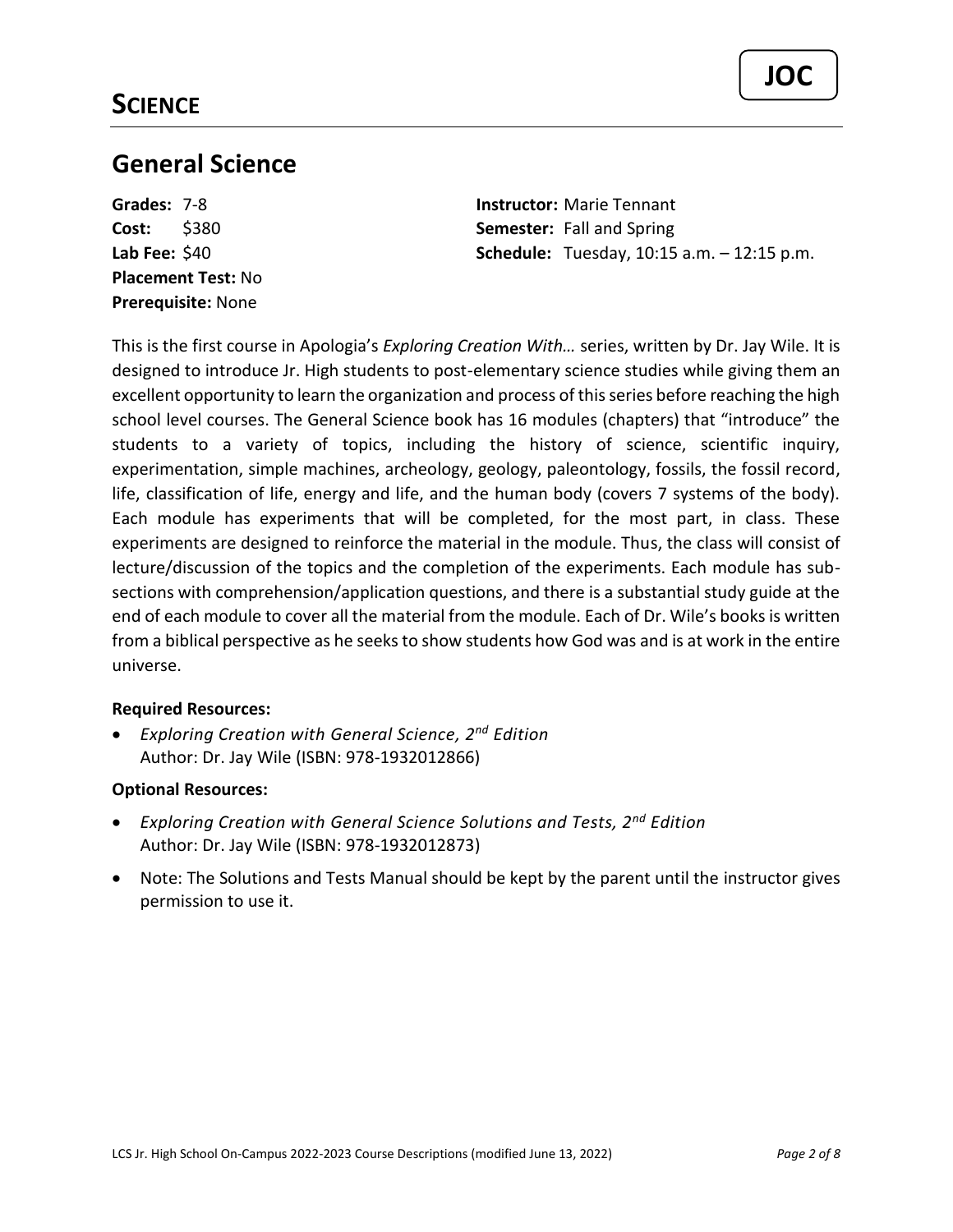## <span id="page-2-1"></span><span id="page-2-0"></span>**Introduction to Literature and Composition: Unit B Level 1 (WriteShop I/First Year Students)**

**Placement Test:** No **Prerequisite:** None

**Grades:** 7-8 **Instructor:** Kathy Lynch **Cost:** \$380 **Semester:** Fall and Spring **Lab Fee:** \$0 **Schedule:** Monday, 10:15 a.m. – 12:15 p.m.

In this course, students learn the steps of the writing process through lessons in descriptive, informative, and narrative writing using the WriteShop I curriculum. They also read and explore quality literature through in-class discussion, including answering comprehension questions and examining literary techniques. Important: Level 1 (WriteShop I) and Level 2 (WriteShop II) have different writing class times but a shared literature class time. Please note the overlap in schedule for these courses.

#### **Required Resources:**

- *WriteShop I Student Workbook, 4th Edition or 5th Edition* Authors: Kim Kautzer and Deborah Older (ISBN: 978-1935027331 – 4<sup>th</sup> Edition / 978-1935027492 – 5<sup>th</sup> Edition)
- *The Phantom Tollbooth* Author: Norton Juster (Any Edition)
- *Little Britches: Father and I Were Ranchers*  Author: Ralph Moody (Any Edition)
- *Where the Red Fern Grows* Author: Wilson Rawls (Any Edition)
- *The Hiding Place* Author: Corrie ten Boom (Any Edition)
- *Carry On, Mr. Bowditch* Author: Jean Lee Latham (Any Edition)
- *Hatchet* Author: Gary Paulsen (Any Edition)
- *The Secret Garden* Author: Frances H. Burnett (Any Edition)
- *The Witch of Blackbird Pond* Author: Elizabeth George Speare
- Note: Students who use audio books must also have a print version of the text.

## Full – Waitlist Only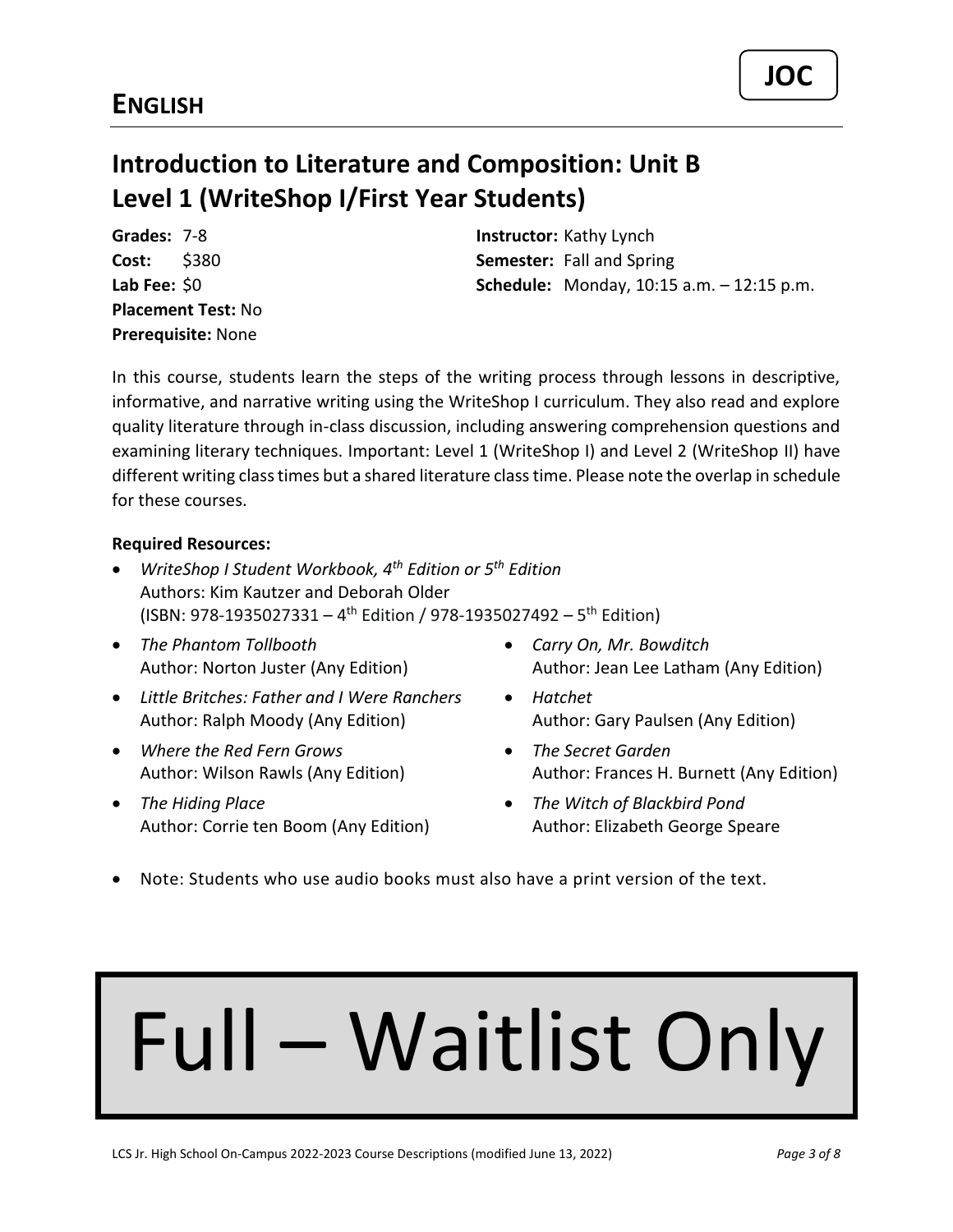## <span id="page-3-0"></span>**Introduction to Literature and Composition: Unit B Level 2 (WriteShop II/Second Year Students)**

**Grades:** 7-8 **Instructor:** Kathy Lynch **Cost:** \$380 **Semester:** Fall and Spring **Placement Test:** No **Prerequisite:** WriteShop I or Equivalent

**Lab Fee:** \$0 **Schedule:** Monday, 11:15 a.m. – 1:15 p.m.

In this course, students expand their writing abilities as compositions shift focus to descriptive narration, narrative voice, point of view, use of tense, persuasive writing, and the basic 5 paragraph essay model. Students write multiple kinds of essays, learning to express an opinion and develop and support it with facts, details, and examples. They also read and explore quality literature through in-class discussion, including answering comprehension questions and examining literary techniques. Important: Introduction to Literature and Composition Level 1 (WriteShop I) and Level 2 (WriteShop II) have different writing class times but a shared literature class time. Please note the overlap in schedule for these courses.

#### **Required Resources:**

- *WriteShop II Student Workbook, 4th Edition or 5th Edition* Authors: Kim Kautzer and Deborah Older (ISBN: 9781935027348 - 4<sup>th</sup> Edition / 9781935027515 - 5<sup>th</sup> Edition)
- *The Phantom Tollbooth* Author: Norton Juster (Any Edition)
- *Little Britches: Father and I Were Ranchers*  Author: Ralph Moody (Any Edition)
- *Where the Red Fern Grows* Author: Wilson Rawls (Any Edition)
- *The Hiding Place* Author: Corrie ten Boom (Any Edition)
- *Carry On, Mr. Bowditch* Author: Jean Lee Latham (Any Edition)
- *Hatchet* Author: Gary Paulsen (Any Edition)
- *The Secret Garden* Author: Frances H. Burnett (Any Edition)
- *The Witch of Blackbird Pond* Author: Elizabeth George Speare
- Note: Students who use audio books must also have a print version of the text.

## Full – Waitlist Only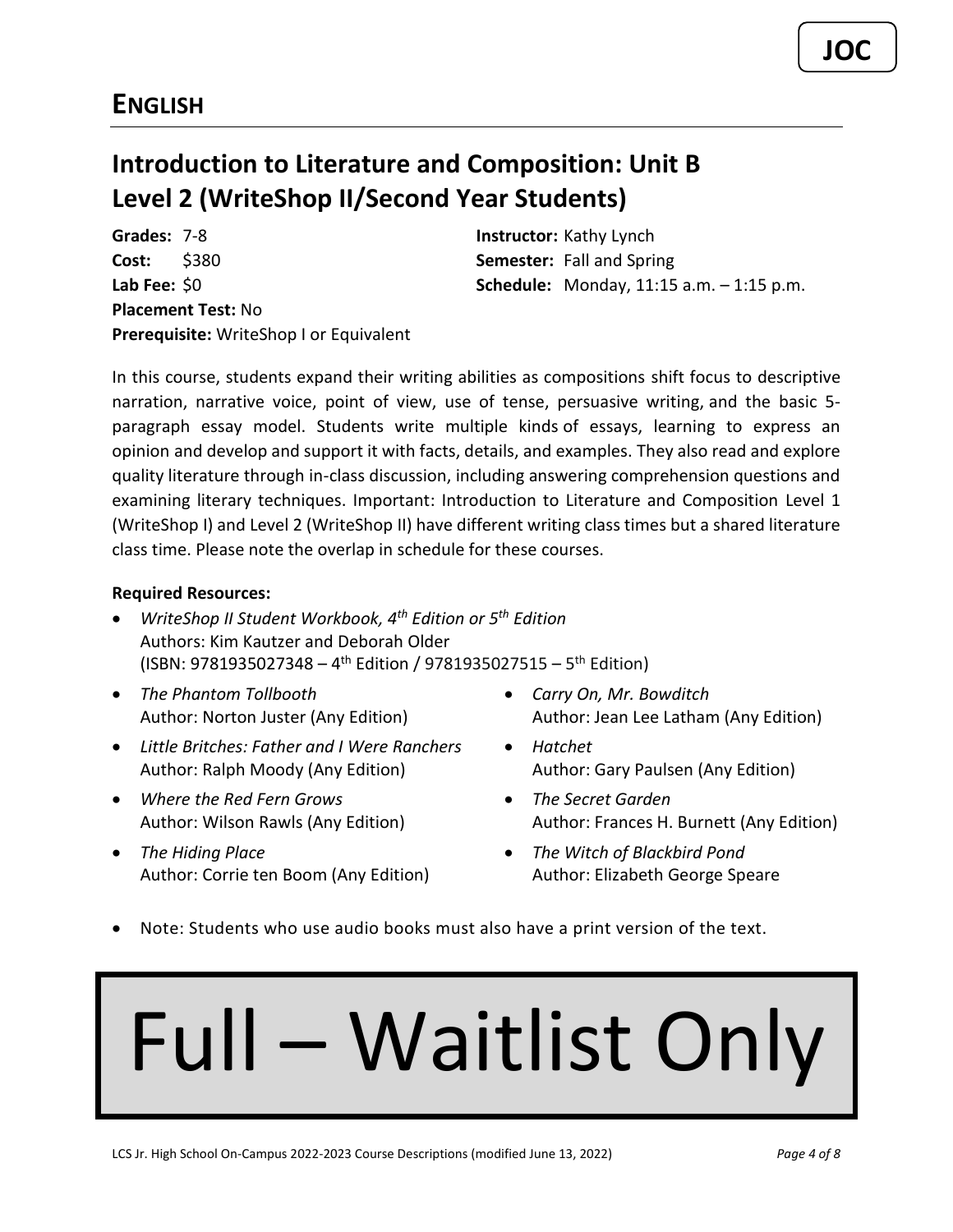### <span id="page-4-1"></span><span id="page-4-0"></span>**Saxon Pre-Algebra**

**Prerequisite:** None

**Grades:** 7-8 **Instructor:** Chara Grace Marcio **Cost:** \$570 **Semester:** Fall and Spring **Lab Fee:** \$0 **Schedule:** Monday, 8:30 a.m. – 10:00 a.m. **Placement Test:** Yes Thursday, 8:30 a.m. – 10:00 a.m.

This course is designed to prepare the student for Algebra 1. Topics being covered include variables and expressions, absolute value, operations with integers, graphing in a coordinate plane, translations and reflections, operations with rational numbers, solving 2-step equations, solving and graphing multi-step equations and inequalities, perimeter, area, ratios, proportions, scale drawings and models, converting rates and measurements, percent, functions, linear functions, slope-intercept, scientific notation, formulas, monomials, surface area, and volume. Students should be proficient in their math facts for addition, subtraction, multiplication, and division before enrolling.

**Required Resources:**

• *Saxon Algebra 1/2, 3rd Edition* Author: John H. Saxon (ISBN: 978-1565771499)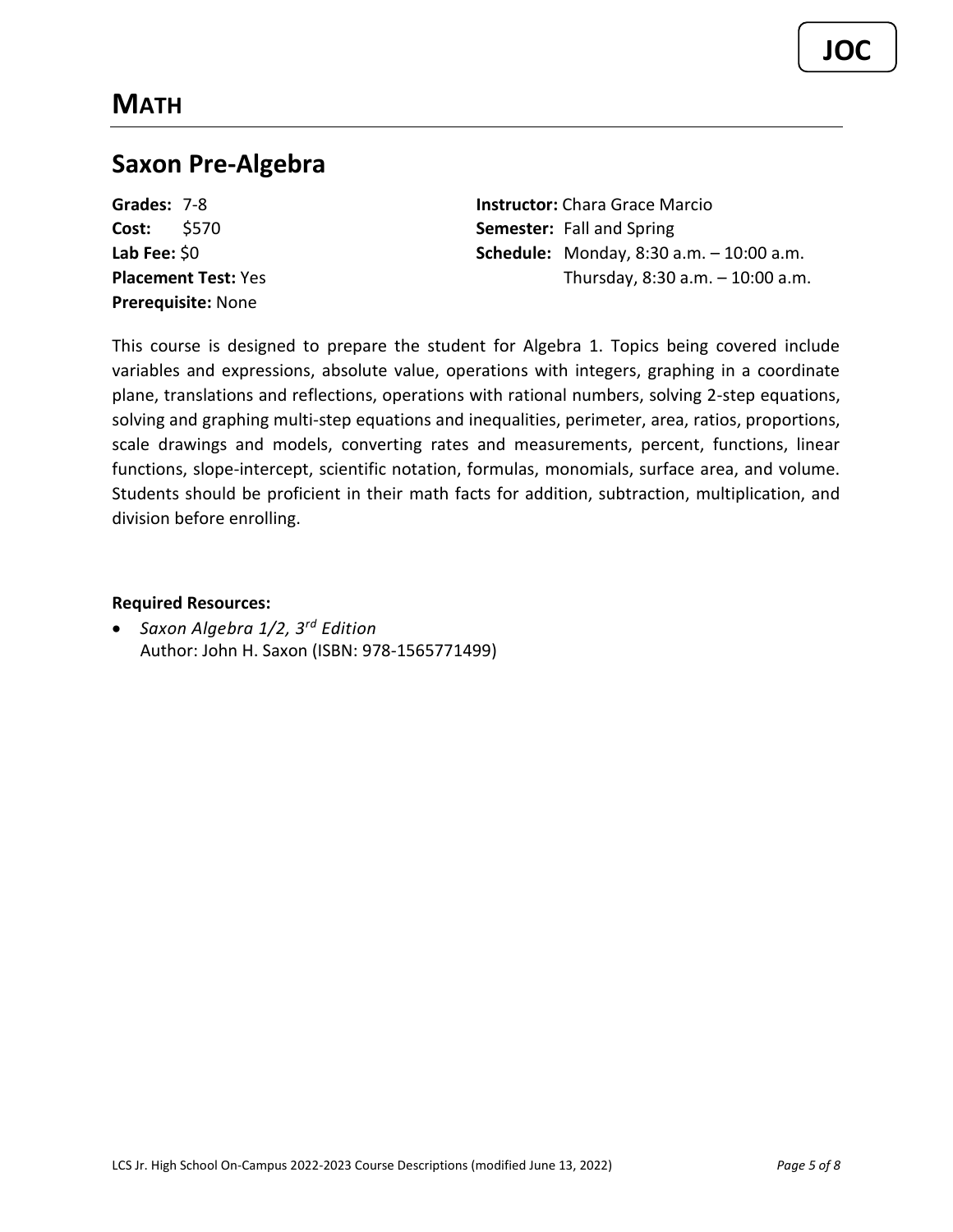### <span id="page-5-1"></span><span id="page-5-0"></span>**Civics with Alabama History**

**Placement Test:** No **Prerequisite:** No

**Grades:** 7-8 **Instructor:** Candace Denison **Cost:** \$380 **Semester:** Fall and Spring **Lab Fee:** \$0 **Schedule:** Tuesday, 8:00 a.m. – 10:00 a.m.

This class is designed to give the student a better understanding of how our government works through interactive hands-on projects, dialectic discussion, and debate. The lessons will focus on the branches of government, American's founding documents, the election process, voting, how Congress works, American holidays, and the aspects of federal, state, and local government. Students will be expected to memorize portions of our founding documents and present them to the class. The last 4-5 weeks of the year will focus on Alabama history and geography.

#### **Required Resources:**

• *Uncle Sam and You, Part 1* Authors: Ray and Charlene Notgrass (ISBN: 978-1609990466)

# Full – Waitlist Only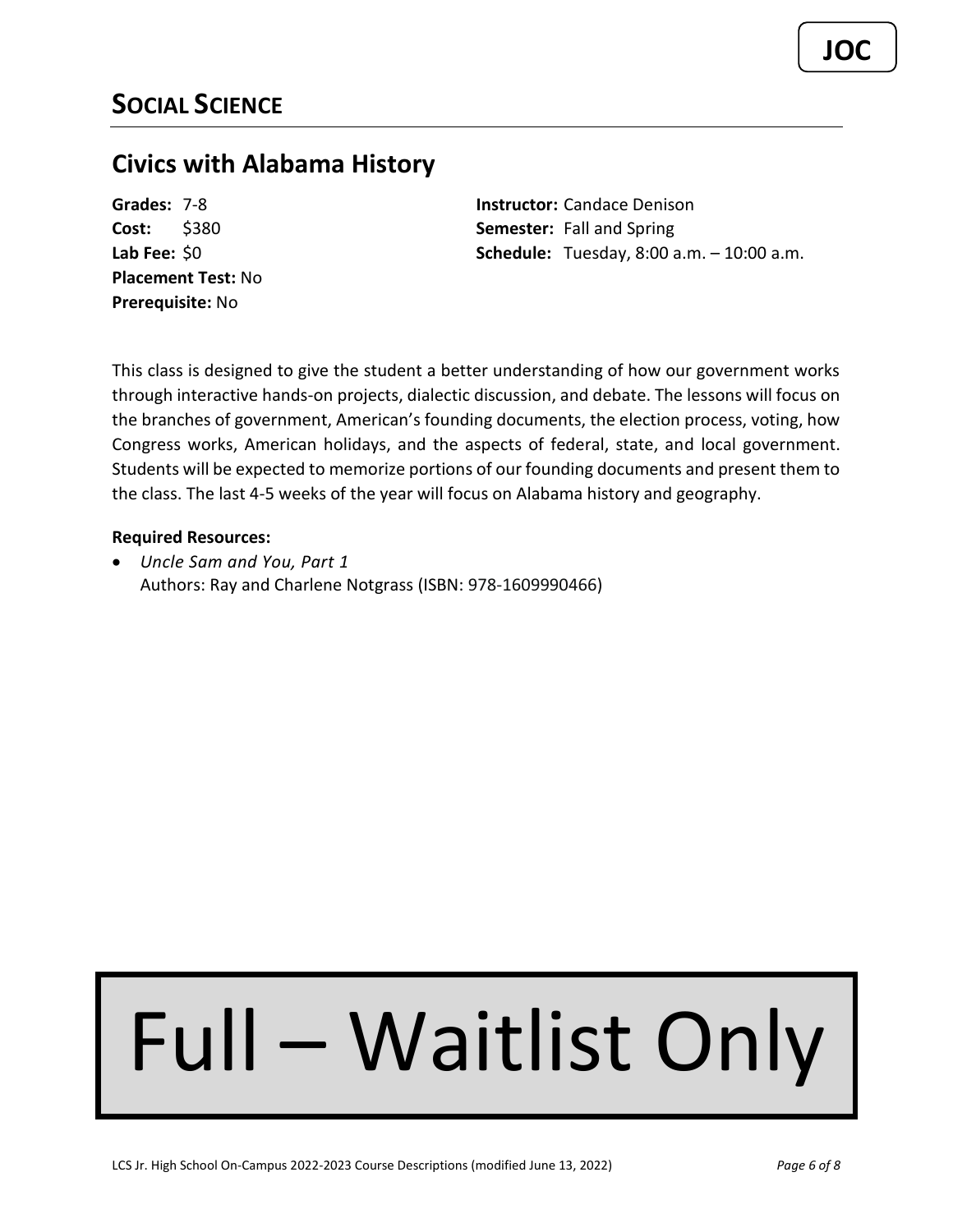<span id="page-6-0"></span>**Grades:** 7 **Instructor: Placement Test:** No **Prerequisite:** No

**Cost:** \$190 **Semester:** Fall and Spring **Lab Fee:** \$0 **Schedule:** Monday, 12:30 p.m. – 1:30 p.m.

*"Who's in for a game of Gaga Ball, Gold Rush, or Golden Ball? Or how about some Ultimate Frisbee??"* Joining this class is a great way to add physical fitness to your student's day while also giving them an opportunity to make new friends and grow existing friendships in a natural setting. Kids will hang out and eat their lunches (brought from home) together on the grassy field. They will then have a prayer and devotional that encourages godly character development. After that, the games begin! Each week they will play a sport or recreational game where good teamwork and good sportsmanship will be encouraged. Students will need to dress appropriately for the weather and for playing games! *"Come ready to have fun!"*

#### **Required Resources:**

• None

## Full – No Waitlist